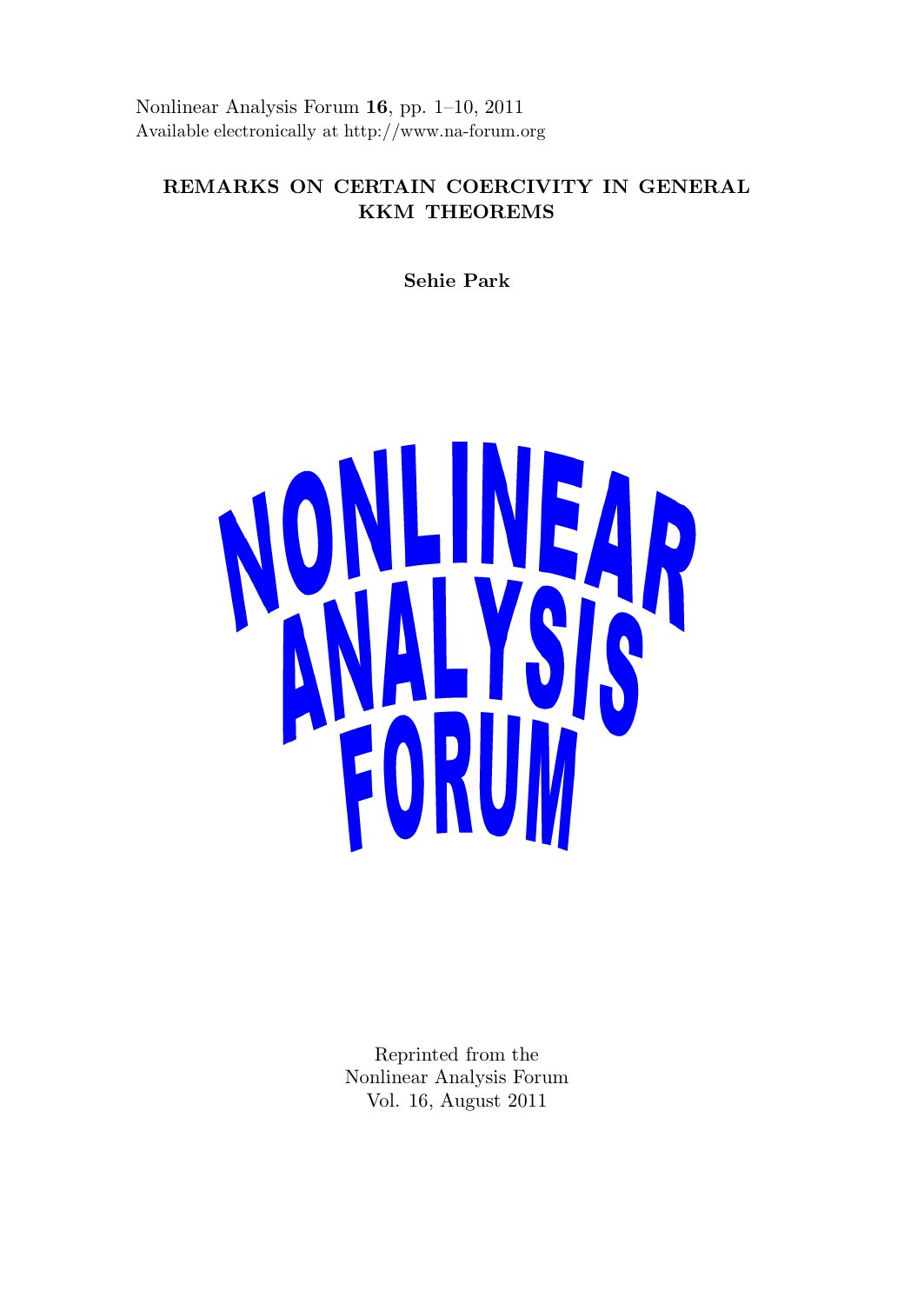Nonlinear Analysis Forum 16, pp. 1–10, 2011 Available electronically at http://www.na-forum.org

## REMARKS ON CERTAIN COERCIVITY IN GENERAL KKM THEOREMS

### Sehie Park

The National Academy of Sciences, Republic of Korea, Seoul 137–044; and Department of Mathematical Sciences Seoul National University, Seoul 151–747, KOREA E-mail : shpark@math.snu.ac.kr, parkcha38@daum.net

Abstract. In a previous work of the author [5], we obtained three general KKM type theorems for abstract convex spaces. In a recent review [10], we showed that two of them can be stated for intersectionally closed-valued KKM maps in the sense of Luc et al. [1]. Each of such KKM type theorems contains a large number of previously known particular forms. In the present review, we recall some of them due to the author in order to give comments or minor corrections of the proofs of them.

### 1. Introduction

In a previous work [5], we reviewed some known facts on abstract convex spaces and obtained three general KKM type theorems which are equivalent or can be extended to Theorems A, B, and C in this paper, resp. Each of them contains a large number of previously known particular forms which are generalizations, imitations, or modifications of the original KKM theorem due to many other authors. In a resent paper [10], we showed that two of them can be stated for intersectionally closed-valued KKM maps in the sense of Luc et al. [1], and recalled some historically important previous particular versions of our KKM type theorems in [5] in order to give a short history on each of them. Moreover, further comments on related works were given.

Since 2006, while the author was constructing the abstract convex space theory, we used to adopt slightly incorrect forms of the following coercivity or compactness condition (ii) for KKM type theorems:

Let  $(E, D; \Gamma)$  be an abstract convex space and  $G: D \multimap E$  a KKM map such that there exists a nonempty compact subset K of E such that

<sup>2010</sup> Mathematics Subject Classification: Primary 47H04, 47H10. Secondary 46A16, 46A55, 52A07, 54C60, 54H25, 55M20.

Key words and phrases: Abstract convex space, KKM theory, KKM theorem, coercivity condition.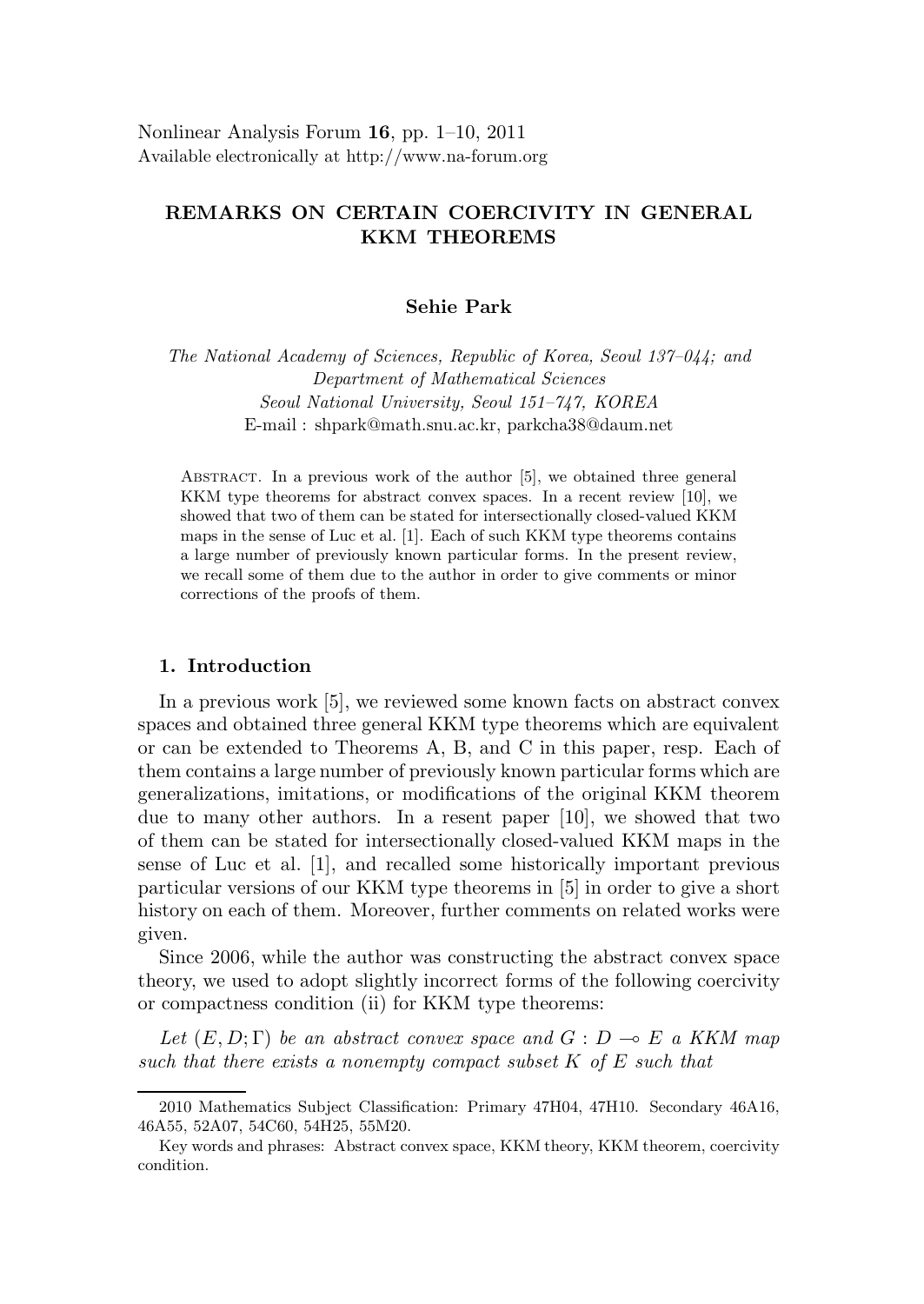2 Sehie Park

(ii) for each nonempty finite subset  $N \subset D$ , there exists a compact  $\Gamma$ convex subset  $L_N$  of E relative to some  $D' \subset D$  such that  $N \subset D'$  and

$$
\overline{L_N} \cap \bigcap_{z \in D'} \overline{G(z)} \subset K.
$$

After the appearance of [5] and [10], we noticed that a number of our previous works adopted incorrect forms of condition (ii) which have to be corrected in view of the new method developed in the KKM theory. In the present review, we recall some KKM type theorems with such incorrect coercivity due to the author and give comments or minor corrections of the proofs of them.

#### 2. General KKM theorems for abstract convex spaces

We follow our recent works  $[5-10]$ :

**Definition.** An abstract convex space  $(E, D; \Gamma)$  consists of a topological space E, a nonempty set D, and a multimap  $\Gamma : \langle D \rangle \to E$  with nonempty values  $\Gamma_A := \Gamma(A)$  for  $A \in \langle D \rangle$ , where  $\langle D \rangle$  is the set of all nonempty finite subsets of D.

For any  $D' \subset D$ , the *Γ-convex hull* of  $D'$  is denoted and defined by

 $\operatorname{co}_{\Gamma} D' := \bigcup \{ \Gamma_A \mid A \in \langle D' \rangle \} \subset E.$ 

A subset X of E is called a  $\Gamma$ -convex subset of  $(E, D; \Gamma)$  relative to D' if for any  $N \in \langle D' \rangle$ , we have  $\Gamma_N \subset X$ , that is,  $\text{co}_{\Gamma} D' \subset X$ .

When  $D \subset E$ , a subset X of E is said to be  $\Gamma$ -convex if co $\Gamma(X \cap D) \subset X$ ; in other words, X is Γ-convex relative to  $D' := X \cap D$ . In case  $E = D$ , let  $(E; \Gamma) := (E, E; \Gamma).$ 

**Definition.** Let  $(E, D; \Gamma)$  be an abstract convex space and Z a topological space. For a multimap  $F : E \longrightarrow Z$  with nonempty values, if a multimap  $G: D \longrightarrow Z$  satisfies

$$
F(\Gamma_A) \subset G(A) := \bigcup \{ G(y) \mid y \in A \} \quad \text{for all } A \in \langle D \rangle,
$$

then G is called a KKM map with respect to F. A KKM map  $G: D \to E$ is a KKM map with respect to the identity map  $1<sub>E</sub>$ .

A multimap  $F : E \multimap Z$  is called a  $\Re \mathfrak{C}$ -map [resp., a  $\Re \mathfrak{O}$ -map] if, for any closed-valued [resp., open-valued] KKM map  $G: D \to Z$  with respect to F, the family  $\{G(y)\}_{y\in D}$  has the finite intersection property. In this case, we denote  $F \in \mathfrak{RC}(E, D, Z)$  [resp.,  $F \in \mathfrak{RO}(E, D, Z)$ ].

**Definition.** The *partial KKM principle* for an abstract convex space  $(E, D; \Gamma)$  is the statement  $1_E \in \mathfrak{RC}(E, D, E)$ ; that is, for any closed-valued KKM map  $G : D \multimap E$ , the family  ${G(y)}_{y\in D}$  has the finite intersection property. The KKM principle is the statement  $1_E \in \mathfrak{RC}(E,D,E) \cap$  $\mathfrak{RO}(E, D, E)$ ; that is, the same property also holds for any open-valued KKM map.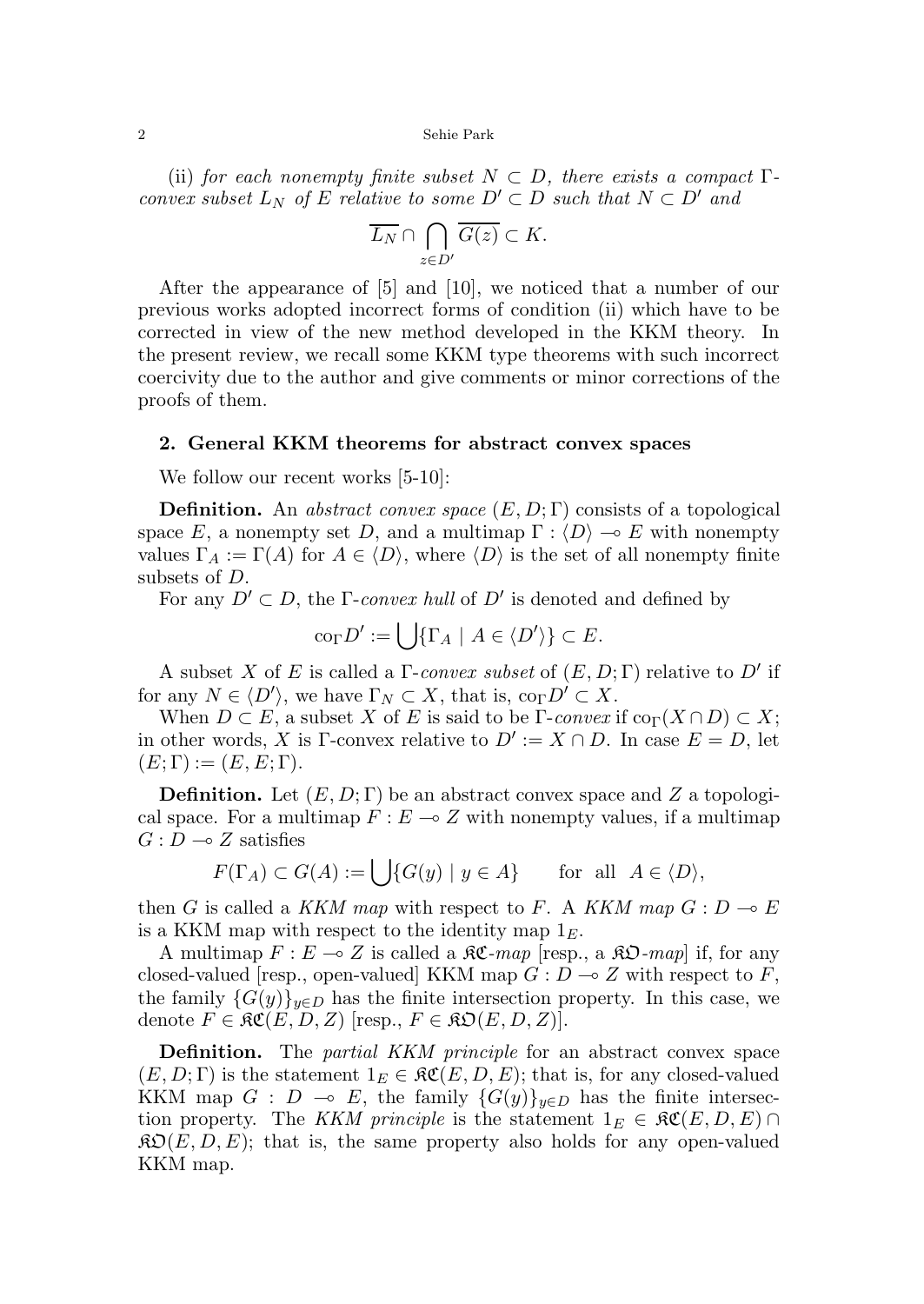An abstract convex space is called a *KKM space* if it satisfies the KKM principle.

We have abstract convex subspaces as the following simple observation shows:

**Proposition 2.1** ([?]). For an abstract convex space  $(E, D; \Gamma)$  and a nonempty subset D' of D, let X be a Γ-convex subset of E relative to D' and  $\Gamma': \langle D' \rangle \longrightarrow X$  a map defined by

$$
\Gamma'_A := \Gamma_A \subset X \text{ for } A \in \langle D' \rangle.
$$

Then  $(X, D'; \Gamma')$  itself is an abstract convex space called a subspace relative to  $D'$ .

**Proposition 2.2** ([?]). Let  $(E, D; \Gamma)$  be an abstract convex space,  $(X, D'; \Gamma')$ a subspace, and Z a topological space. If  $F \in \mathfrak{RC}(E, D, Z)$ , then  $F|_X \in$  $\mathfrak{RC}(X,D',\overline{F(X)}).$ 

**Proof.** Suppose that a closed-valued map  $G': D' \to \overline{F(X)}$  satisfies

 $F|_X(\Gamma'_A) \subset G'(A)$  for all  $A \in \langle D' \rangle$ .

Define a map  $G: D \to 2^Z$  by

$$
G(y) := \begin{cases} G'(y) & \text{for } y \in D' \\ \overline{F(X)} & \text{otherwise} \end{cases}
$$

Then

$$
F(\Gamma_A) = F|_X(\Gamma'_A) \subset G'(A) = G(A) \text{ for } A \in \langle D' \rangle; \text{ and}
$$

$$
F(\Gamma_A) \subset \overline{F(X)} = G(A) \text{ for } A \in \langle D \rangle \setminus \langle D' \rangle.
$$

Since  $F \in \mathfrak{RC}(E, D, Z)$  and G has closed values, the family  $\{G(y)\}_{y \in D}$  has the finite intersection property, and hence so does its subfamily  $\{G'(\hat{y})\}_{y\in D'}$ . Therefore,  $F|_X \in \mathfrak{RC}(X, D', \overline{F(X)})$ .

Remark 2.3. In Proposition 2.2, we immediately have the following:

1. If  $1_E \in \mathfrak{RC}(E, D, E)$  and  $1_{\overline{X}} : \overline{X} \to \overline{X}$  are the identity maps, then  $1_{\overline{X}} = 1_E |_{\overline{X}} \in \mathfrak{RC}(\overline{X}, D', \overline{X}).$ 

2. Further if X is closed in E, then  $1_X = 1_E|_X \in \mathfrak{RC}(X, D', X)$  and  $(X, D'; \Gamma')$  satisfies the partial KKM principle.

The following whole intersection property for the map-values of a KKM map is a standard form of the KKM type theorems [5,10]:

**Theorem A.** Let  $(E, D; \Gamma)$  be an abstract convex space, the identity map  $1_E \in \mathfrak{RC}(E, D, E)$  [resp.,  $1_E \in \mathfrak{RO}(E, D, E)$ ], and  $G : D \multimap E$  a multimap satisfying

(1) G has closed [resp., open] values; and

(2)  $\Gamma_N \subset G(N)$  for any  $N \in \langle D \rangle$  (that is, G is a KKM map). Then  $\{G(z)\}_{z\in D}$  has the finite intersection property.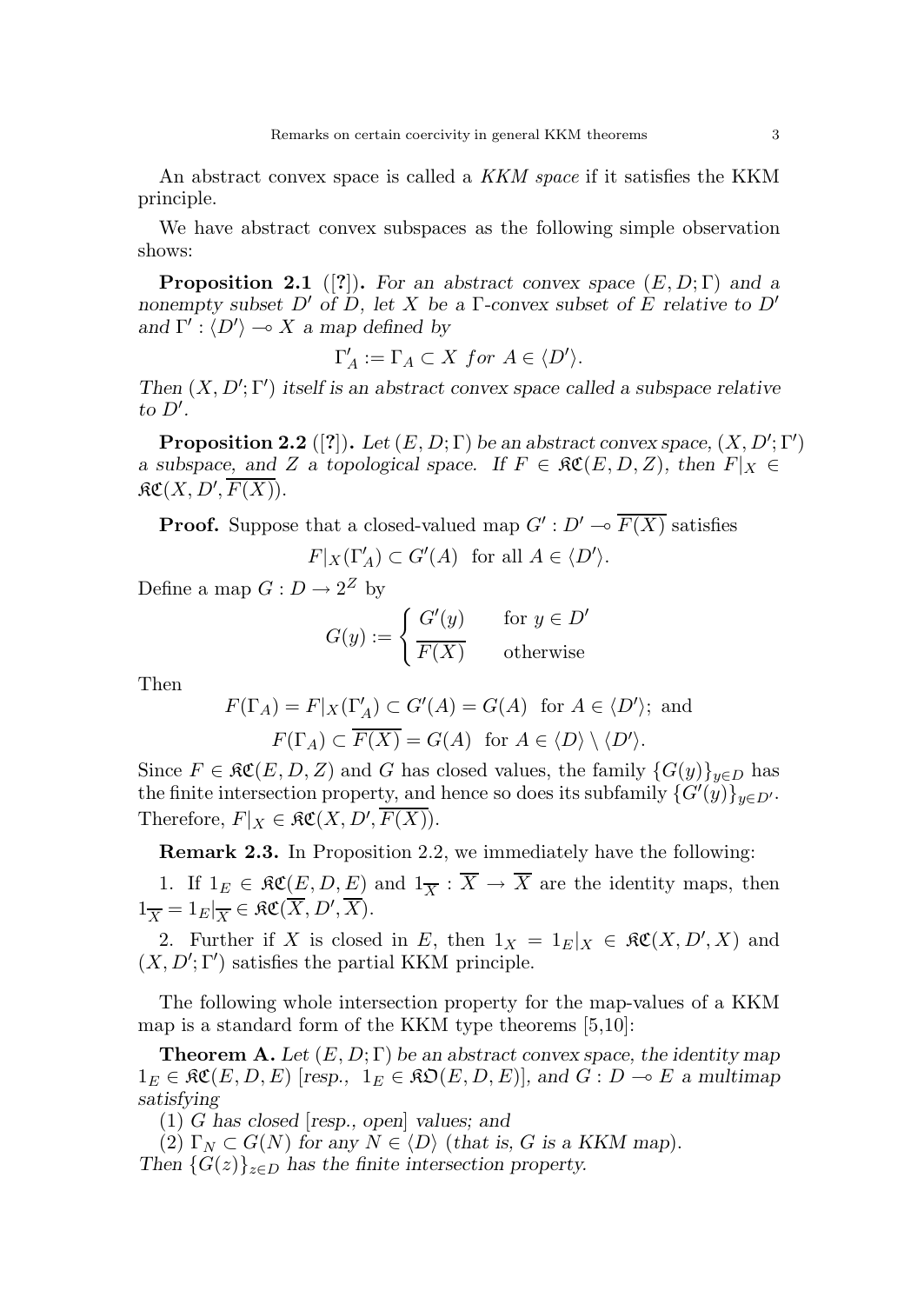Further, if (3)  $\bigcap_{z \in M} G(z)$  is compact for some  $M \in \langle D \rangle$ , then we have

$$
\bigcap_{y \in D} \overline{G(y)} \neq \emptyset.
$$

**Proof.** The first part is a simple consequence of definition. For the second part, let  $K := \bigcap_{z \in M} G(z)$ . Since  $\{G(z) \mid z \in D\}$  has the finite intersection property, so does  $\{K \cap \overline{G(z)} \mid z \in D\}$  in the compact set K. Hence it has the whole intersection property.

Consider the following related four conditions:

- (a)  $\bigcap_{z\in D} G(z) \neq \emptyset$  implies  $\bigcap_{z\in D} G(z) \neq \emptyset$ .
- (b)  $\bigcap_{z\in D} G(z) = \bigcap_{z\in D} G(z)$  (G is intersectionally closed-valued [1]).
- (c)  $\bigcap_{z\in D} G(z) = \bigcap_{z\in D} G(z)$  (G is transfer closed-valued).
- (d)  $G$  is closed-valued.

In [1], its authors noted that (a)  $\Leftarrow$  (b)  $\Leftarrow$  (c)  $\Leftarrow$  (d), and gave examples of multimaps satisfying (b) but not (c).

From the partial KKM principle we have a whole intersection property of the Fan type. The following is a slightly different form of [10, Theorem B] with a slightly corrected proof:

**Theorem B.** Let  $(E, D; \Gamma)$  be an abstract convex space satisfying the partial KKM principle [that is,  $1_E \in \mathfrak{RC}(E, D, E)$ ] and  $G : D \multimap E$  a map such that

(1)  $\overline{G}$  is a KKM map [that is,  $\Gamma_A \subset \overline{G}(A)$  for all  $A \in \langle D \rangle$ ]; and

 $(2)$  there exists a nonempty compact subset K of E such that either

(i)  $\bigcap_{z \in M} G(z) \subset K$  for some  $M \in \langle D \rangle$ ; or

(ii) for each  $N \in \langle D \rangle$ , there exists a compact Γ-convex subset  $L_N$  of E relative to some  $D' \subset D$  such that  $N \subset D'$  and

$$
\overline{L_N} \cap \bigcap_{z \in D'} \overline{G(z)} \subset K.
$$

Then we have  $K \cap \bigcap_{z \in D} G(z) \neq \emptyset$ .

Furthermore,

(a) if G is transfer closed-valued, then  $K \cap \bigcap \{G(z) \mid z \in D\} \neq \emptyset$ ;

( $\beta$ ) if G is intersectionally closed-valued, then  $\bigcap \{G(z) \mid z \in D\} \neq \emptyset$ .

**Proof.** Suppose that  $K \cap \bigcap \{G(z) \mid z \in D\} = \emptyset$ ; that is,  $K \subset \bigcup \{E \setminus \{G(z) \mid z \in D\} \mid z \in D\}$  $G(z) \mid z \in N$  for some  $N \in \langle D \rangle$ .

Case (i): By Theorem A, we have an  $x \in \bigcap \{G(z) \mid z \in D\} \subset \bigcap \{G(z) \mid z \in D\}$  $M$ }  $\subset K$  by (i). But, we have  $x \in K \subset \bigcup \{X \setminus G(z) \mid z \in D\}$ , a contradiction. Case (ii): Let  $L_N$  be the compact Γ-convex subset of E in (ii). Define  $G': D' \stackrel{\sim}{\multimap} L_N$  by  $G'(z) := G(z) \cap L_N$  for  $z \in D'$ . Then  $A \in \langle D' \rangle$  implies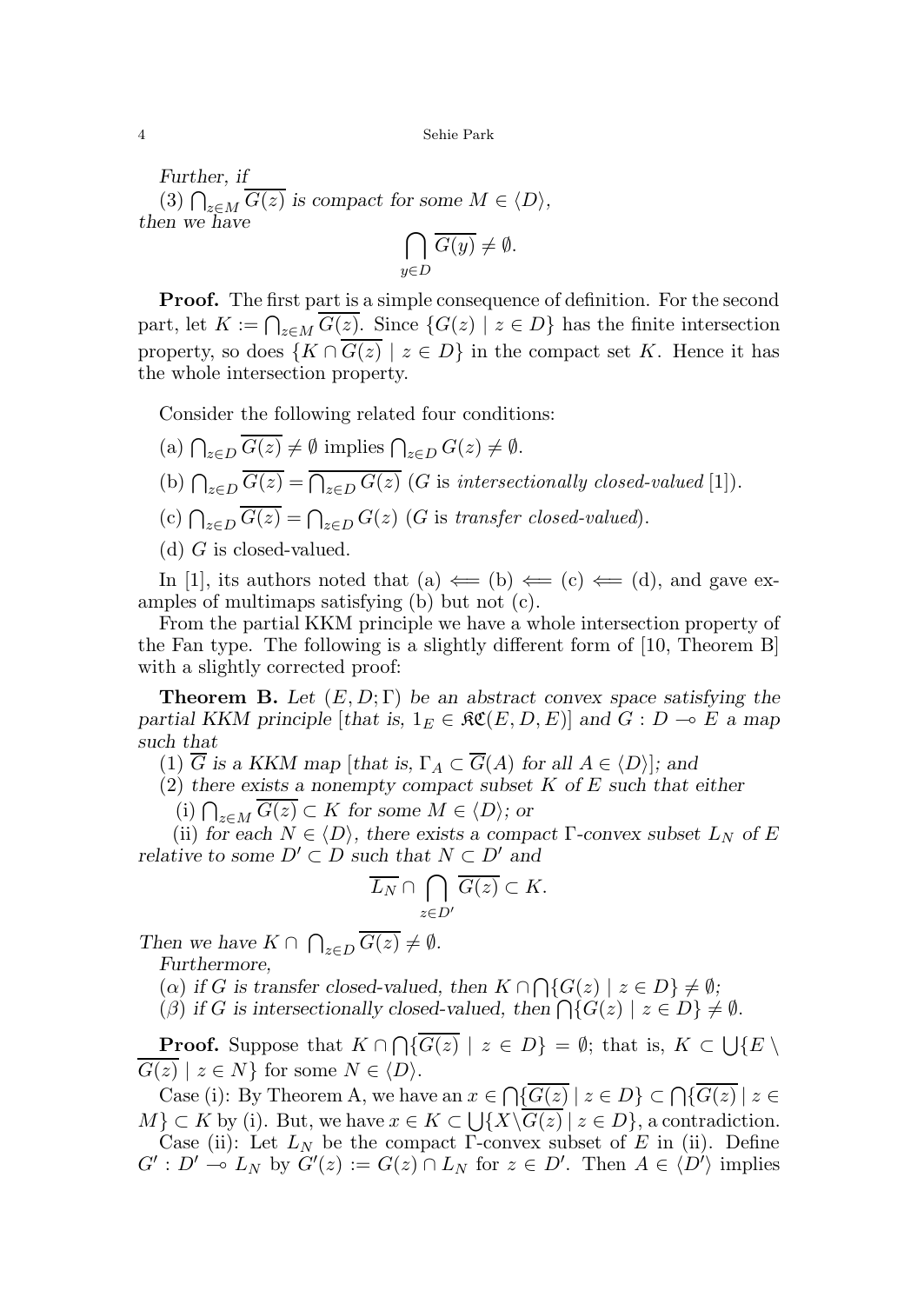$\Gamma'$  $A'_{A} := \Gamma_A \subset \overline{G(A)} \cap L_N \subset \overline{G'}(A) \subset \overline{L_N}$  by (1); and hence  $\overline{G'} : D' \to \overline{L_N}$  is a KKM map on  $(\overline{L_N}, D'; \Gamma')$  with closed values. Note that  $1_E \in \mathfrak{RC}(E, D, E)$ implies  $1_{\overline{L_N}} \in \mathfrak{RC}(\overline{L_N}, D', \overline{L_N})$  by Remark 2.3. Therefore, by Theorem A,  $\{\overline{G'(z)} \mid z \in D'\}$  has the finite intersection property and  $\bigcap \{\overline{G'(z)} \mid z \in D'\}$  $D'\}\neq\emptyset$ . For any  $y\in\bigcap\{\overline{G'(z)}\mid z\in D'\}\subset\overline{L_N}$ , we have  $y\in K$  by (ii). However, since  $y \in K \subset \bigcup \{E \setminus G(z) \mid z \in N\}$ , we have  $y \notin G(z)$  for some  $z \in N \subset D'$ . This is a contradiction.

Therefore, we must have  $K \cap \bigcap \{G(z) \mid z \in D\} \neq \emptyset$ .  $(\alpha)$  Since G is transfer closed-valued, we have

$$
K \cap \bigcap_{z \in D} G(z) = K \cap \bigcap_{z \in D} \overline{G(z)} \neq \emptyset.
$$

 $(\beta)$  Since G is intersectionally closed-valued, we have

$$
\overline{\bigcap_{z\in D} G(z)} = \bigcap_{z\in D} \overline{G(z)} \neq \emptyset.
$$

This implies the conclusion.

Theorem B can be extended to  $F \in \mathfrak{RC}(E, D, Z)$  instead of  $1_E \in \mathfrak{RC}(E, D, E)$ as the following [10, Theorem C] shows. Its proof is repeated here for completeness:

**Theorem C.** Let  $(E, D; \Gamma)$  be an abstract convex space, Z a topological space,  $F \in \mathfrak{RC}(E, D, Z)$ , and  $G : D \to Z$  a map such that

(1)  $\overline{G}$  is a KKM map w.r.t. F; and

(2) there exists a nonempty compact subset  $K$  of  $Z$  such that either

(i)  $K \supset \bigcap \{G(y) \mid y \in M\}$  for some  $M \in \langle D \rangle$ ; or

(ii) for each  $N \in \langle D \rangle$ , there exists a Γ-convex subset  $L_N$  of E relative to some  $D' \subset D$  such that  $N \subset D'$ ,  $F(L_N)$  is compact, and

$$
K \supset \overline{F(L_N)} \cap \bigcap_{y \in D'} \overline{G(y)}.
$$

Then we have

$$
\overline{F(E)} \cap K \cap \bigcap_{y \in D} \overline{G(y)} \neq \emptyset.
$$

Furthermore,

(a) if G is transfer closed-valued, then  $F(E) \cap K \cap \bigcap \{G(z) \mid z \in D\} \neq \emptyset$ ; and

( $\beta$ ) if G is intersectionally closed-valued, then  $\bigcap \{G(z) \mid z \in D\} \neq \emptyset$ .

**Proof.** Case (i): Since  $F(\Gamma_N) \subset \overline{G}(N)$  for each  $N \in \langle D \rangle$  by (1), we have

$$
F(\Gamma_N) \subset F(E) \cap \overline{G}(N) \subset \overline{F(E)} \cap \overline{G}(N) =: G'(N),
$$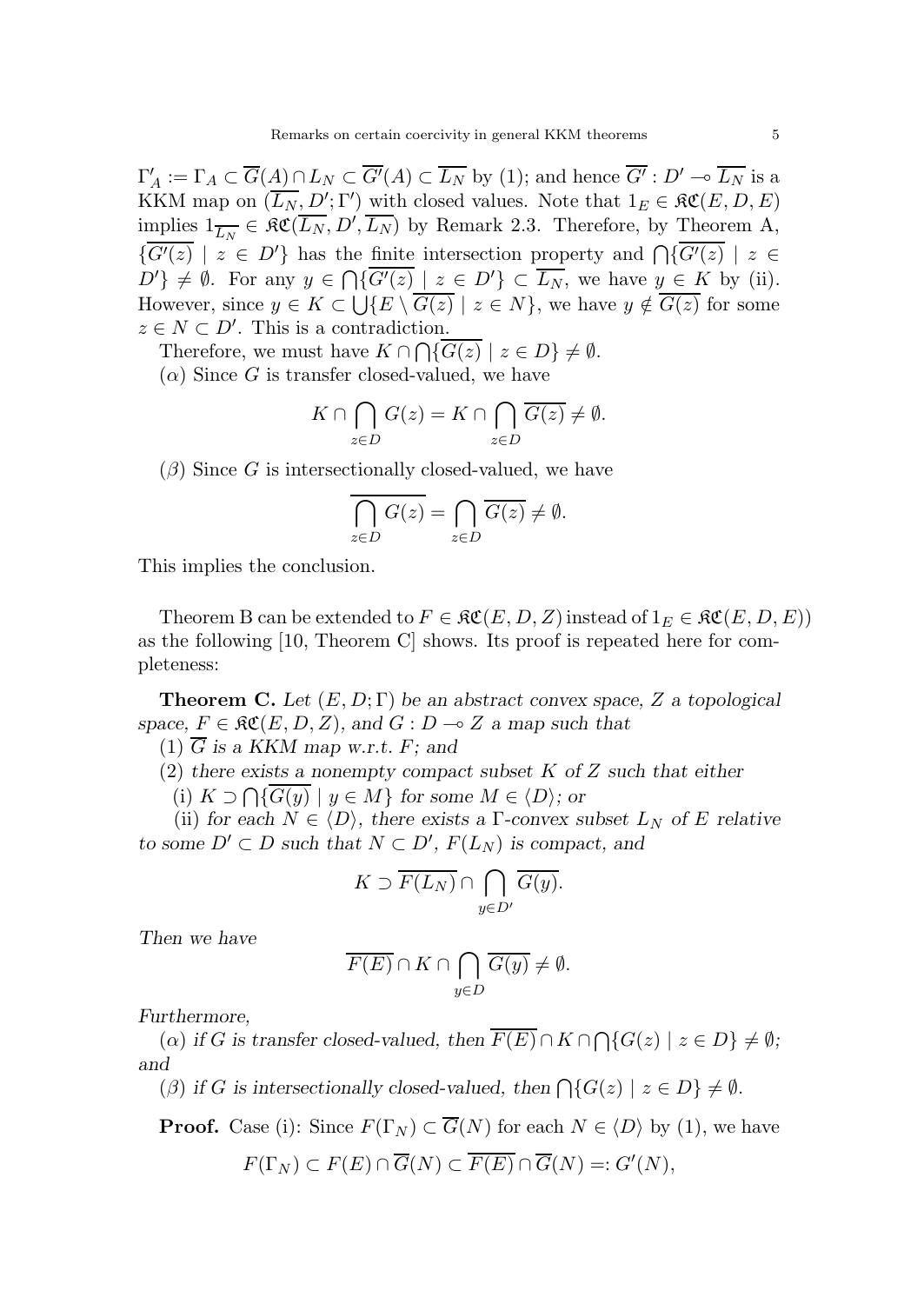6 Sehie Park

where  $G'(y) := \overline{F(E)} \cap \overline{G(y)}$  is closed for each  $y \in D$ . Then, by Proposition 2.2 on  $(E, D', \overline{F(E)})$ ,  $\{G'(y) | y \in D\}$  has the finite intersection property. Since the requirement (i) implies

$$
\overline{F(E)} \cap K \supset \overline{F(E)} \cap \bigcap_{y \in M} \overline{G(y)} = \bigcap_{y \in M} G'(y),
$$

 $\bigcap_{y\in M} G'(y)$  is compact. Therefore  $\bigcap \{G'(y) \mid y \in D\} \neq \emptyset$  by Theorem A and hence

$$
\overline{F(E)} \cap K \cap \bigcap_{y \in D} \overline{G(y)} \neq \emptyset.
$$

Case (ii): Suppose that

$$
\overline{F(E)} \cap K \cap \bigcap_{y \in D} \overline{G(y)} = \emptyset.
$$

Since  $F(E) \cap K$  is compact,  $F(E) \cap K \subset \bigcup \{Z \setminus G(y) \mid y \in N\}$  for some  $N \in \langle D \rangle$ . Let  $L_N$  be the Γ-convex subset of E in (ii). Define  $G' : D' \longrightarrow$  $\overline{F(L_N)}$  by  $G'(y) := \overline{G(y)} \cap \overline{F(L_N)}$  for  $y \in D'$ . For each  $A \in \langle D' \rangle$ , define  $\Gamma'_A := \Gamma_A \cap L_N$ . Then  $(L_N, D'; \Gamma')$  is an abstract convex space. Moreover,

$$
(F|_{L_N})(\Gamma'_A) \subset F(\Gamma_A) \cap F(L_N) \subset \overline{G}(A) \cap \overline{F(L_N)} = G'(A)
$$

for each  $A \in \langle D' \rangle$  by (1); and hence  $G' : D' \multimap \overline{F(L_N)}$  is a KKM map w.r.t.  $F|_{L_N}$  on the abstract convex space  $(L_N, D'; \Gamma')$  with closed values in  $\overline{F(L_N)}$ . Since  $F \in \mathfrak{RC}(E, D, Z)$ , by Proposition 2.2, we have  $F|_{L_N} \in$  $\mathfrak{RC}(L_N, D', \overline{F(L_N)})$  and hence,  $\{G'(y) | y \in D'\} = \{G(y) \cap \overline{F(L_N)} | y \in D'\}$  $D'$  has the finite intersection property. Since we assumed that  $\overline{F(L_N)}$ is compact, each  $G'(y)$  is compact. Hence  $\bigcap \{G'(y) \mid y \in D'\} \neq \emptyset$  as in Theorem A and there exists a

$$
z \in \bigcap_{y \in D'} G'(y) = \overline{F(L_N)} \cap \bigcap_{y \in D'} \overline{G(y)} \subset K
$$

by (ii). Since  $z \in K$  and  $z \in F(L_N)$ , we have  $z \in \bigcup \{Z \setminus G(y) \mid y \in N\}$ by our assumption. So  $z \notin \overline{G(y)}$  for some  $y \in N \subset D'$ , and hence  $z \notin$  $\bigcap \{\overline{G(y)} \mid y \in D'\}.$  This contradicts  $z \in \bigcap \{G'(y) \mid y \in D'\}.$  Therefore, we must have

$$
\overline{F(E)} \cap K \cap \bigcap_{y \in D} \overline{G(y)} \neq \emptyset.
$$

 $(\alpha)$  Since G is transfer closed-valued, we have

$$
\overline{F(E)} \cap K \cap \bigcap_{y \in D} G(y) = \overline{F(E)} \cap K \cap \bigcap_{y \in D} \overline{G(y)} \neq \emptyset.
$$

 $(\beta)$  Since G is intersectionally closed-valued, we have

$$
\bigcap_{y \in D} G(y) = \bigcap_{y \in D} \overline{G(y)} \neq \emptyset.
$$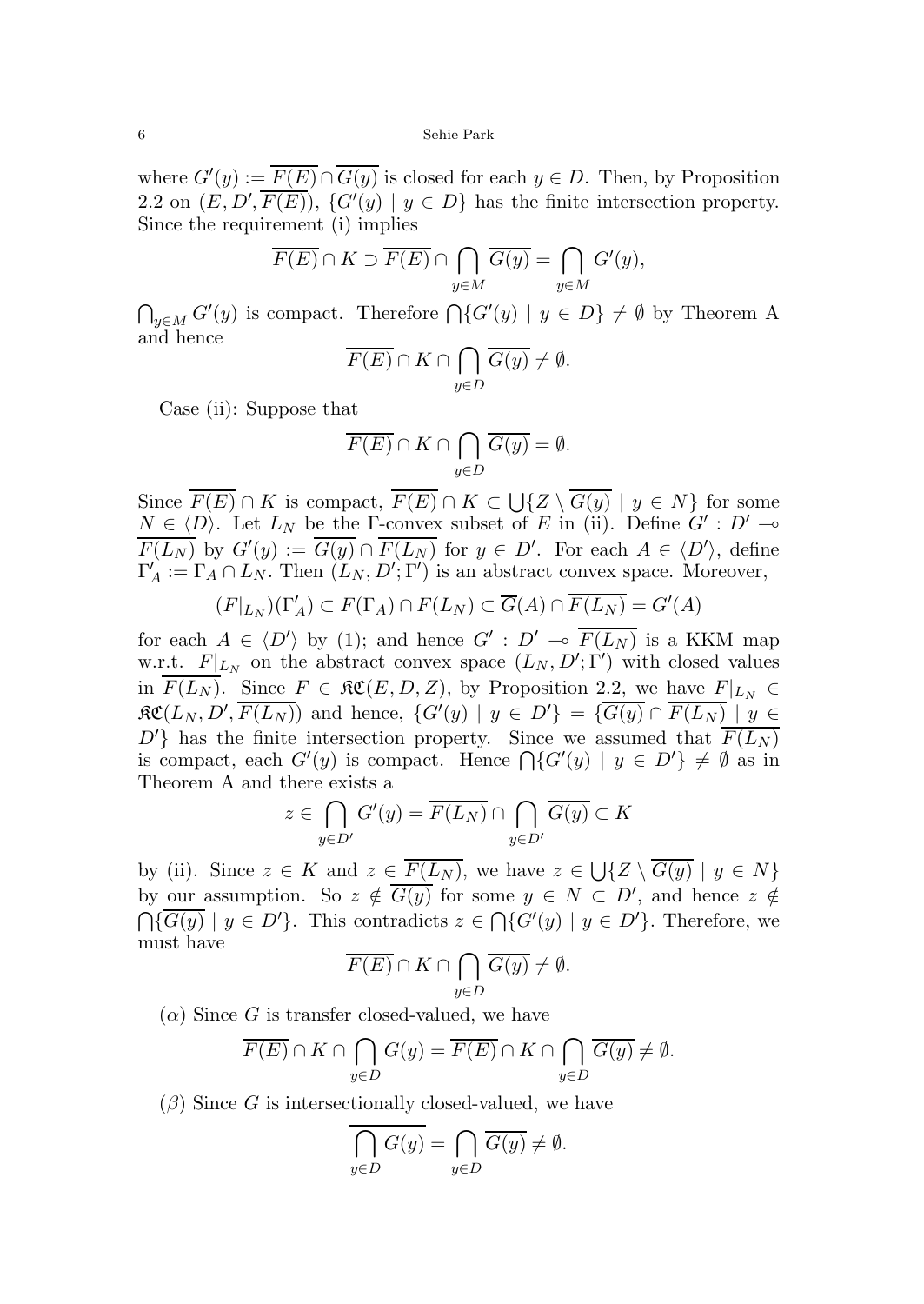This implies the conclusion.

**Remark 2.4.** 1. For  $E = Z$  and  $F = 1<sub>E</sub>$ , Theorem C reduces to Theorem B.

2. We give another relatively simple proof of Theorem C just following the method in [2] as follows:

Another Proof of Theorem C. As in [2, Proposition 3], by Condition (1), for any  $N \in \langle D \rangle$ , we have  $F(\Gamma_N) \subset F(E) \cap G(N) \subset \bigcup_{y \in N} \{F(E) \cap$  $\overline{G(y)}$ . Since  $F \in \mathfrak{RC}(E, D, Z)$ , the family  $\{\overline{F(E)} \cap \overline{G(y)}\}_{y \in D}$  has the finite intersection property.

(i) Let  $K' := \overline{F(E)} \cap \bigcap_{y \in M} \overline{G(y)} \cap K \neq \emptyset$ . Then the family  $\{\overline{G(y)} \cap K'\}_{y \in D}$ is a family of closed sets in the compact set  $K$  and hence has the whole intersection property, that is,  $\bigcap_{y\in D} G(y) \cap F(E) \cap K \neq \emptyset$ .

(ii) Recall that  $\{\overline{F(L_N)} \cap \overline{G(y)}\}_{y \in D'}$  has the finite intersection property as in the first proof. Since  $\overline{F(L_N)}$  is compact, it has the nonempty whole intersection that is in K by the assumption (ii). Let  $K' := \overline{F(X)} \cap \bigcap_{y \in N} \overline{G(y)} \cap \overline{\bigcap_{y \in N} G(y)}$  $K \supset F(L_N) \cap \bigcap_{y \in D'} G(y) \cap K \neq \emptyset$ . Then as in the above, we have the same conclusion.

This proves the first part of Theorem C. For  $(\alpha)$  and  $(\beta)$ , follow the first proof.

#### 3. Comments on the KKM theorems in our previous works

Consider the following coercivity condition in Theorem C:

(2) there exists a nonempty compact subset  $K$  of  $Z$  such that

C(ii) for each  $N \in \langle D \rangle$ , there exists a *Γ*-convex subset  $L_N$  of *E* relative to some  $D' \subset D$  such that  $N \subset D'$ ,  $F(L_N)$  is compact, and

$$
K \supset \overline{F(L_N)} \cap \bigcap_{y \in D'} \overline{G(y)}.
$$

For the particular case  $F = 1<sub>E</sub>$ , condition C(ii) reduces to the following condition in Theorem B:

B(ii) for each  $N \in \langle D \rangle$ , there exists a compact  $\Gamma$ -convex subset  $L_N$  of E relative to some  $D' \subset D$  such that  $N \subset D'$  and

$$
\overline{L_N} \cap \bigcap_{z \in D'} \overline{G(z)} \subset K.
$$

In a number of our previous works, instead of B(ii), we adopted the following:

B(ii)' for each  $N \in \langle D \rangle$ , there exists a compact  $\Gamma$ -convex subset  $L_N$  of E relative to some  $D' \subset D$  such that  $N \subset D'$  and

$$
L_N \cap \bigcap_{z \in D'} \overline{G(z)} \subset K.
$$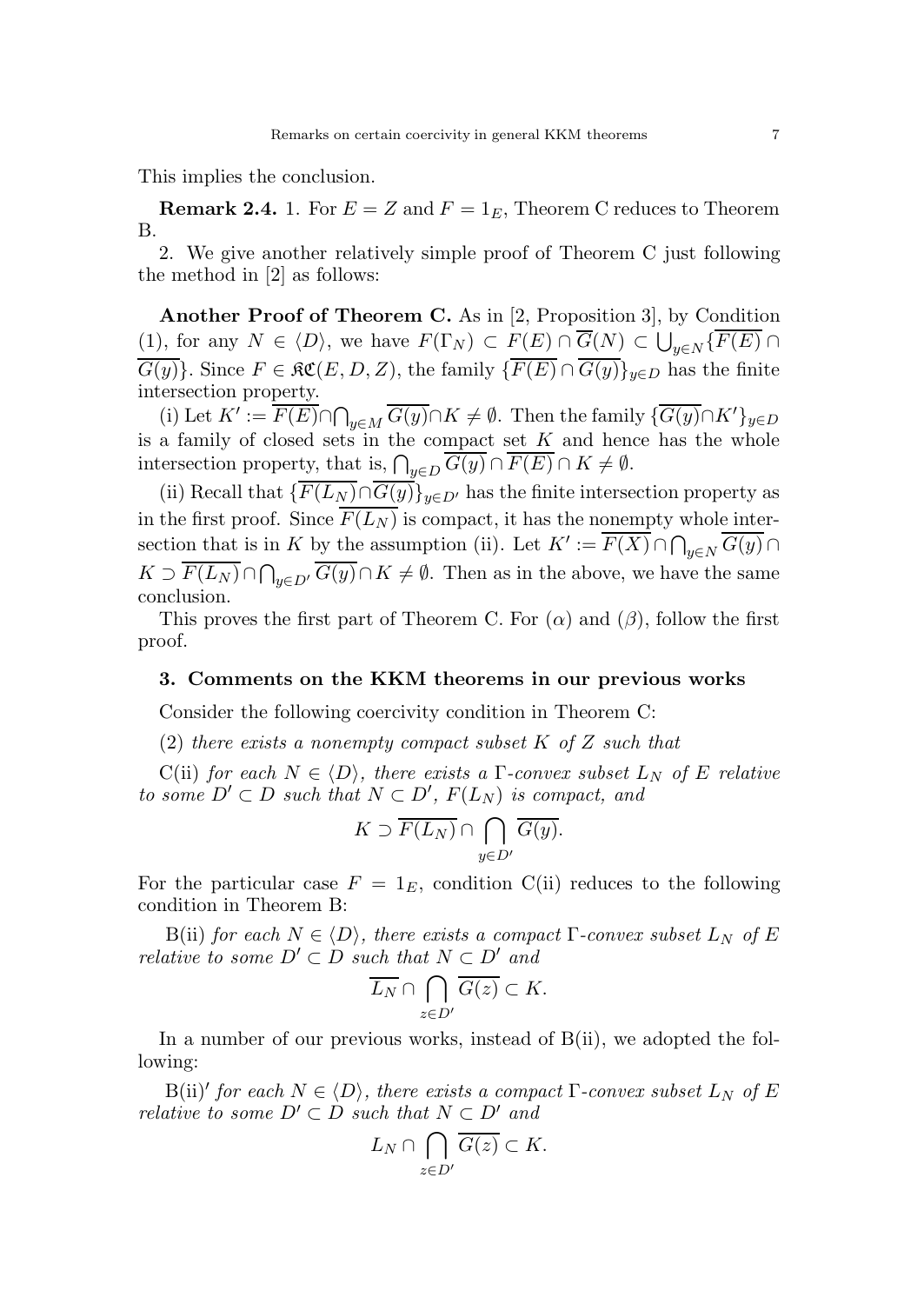In each of the following special cases, condition  $B(ii)'$  becomes  $B(ii)$ :

- (1) Replace  $L_N$  by its closure  $\overline{L_N}$ .
- (2)  $E = Z$  is Hausdorff (that is, every compact subset is closed).
- $(3)$  K is closed.
- $(4)$  L<sub>N</sub> is closed.

In this section, we review our previous papers related to Theorem B with  $B(ii)'$  instead of  $B(ii)$ , and give comments or corrections on them if necessary:

(I) 2006 [2]

In [2], an *abstract convex space*  $(E, D; \Gamma)$  and related concepts were defined for a nonempty set  $E$ , not necessarily topologized.

We have abstract convex subspaces:

**Proposition 1** ([2]). For an abstract convex space  $(E \supset D; \Gamma)$ , let X be a Γ-convex subset of E, and D' a nonempty subset of  $X \cap D$ . Let  $\Gamma': \langle D' \rangle \longrightarrow X$  be a map defined by

$$
\Gamma'_A := \Gamma_A \subset X \text{ for } A \in \langle D' \rangle.
$$

Then  $(X \supset D'; \Gamma')$  itself is an abstract convex space called a subspace.

**Proposition 2** ([2]). Let  $(E \supset D; \Gamma)$  be an abstract convex space,  $(X \supset$  $D'$ ; Γ') a subspace, and Z a set. If  $F \in \mathfrak{K}(E, Z)$ , then  $F|_X \in \mathfrak{K}(X, Z)$ .

These are origins of Propositions 2.1 and 2.2.

#### (II) 2006 [3]

The following generalize [2, Propositions 1 and 2] with the same terminology, resp.:

**Lemma 1** ([?]). For an abstract convex space  $(E, D; \Gamma)$  and a nonempty subset D' of D, let X be a Γ-convex subset of E relative to D' and  $\Gamma'$ :  $\langle D' \rangle \sim X$  a map defined by

$$
\Gamma'_A := \Gamma_A \subset X \text{ for } A \in \langle D' \rangle.
$$

Then  $(X, D'; \Gamma')$  itself is an abstract convex space called a subspace.

**Lemma 2** ([?]). Let  $(E, D; \Gamma)$  be an abstract convex space,  $(X, D'; \Gamma')$  a subspace, and Z a set. If  $F \in \mathfrak{K}(E, Z)$ , then  $F|_X \in \mathfrak{K}(X, Z)$ .

Note that Lemma 2 holds for  $\mathcal{RC}$  and  $\mathcal{RD}$  instead of  $\mathcal{R}$  whenever Z is a topological space.

### (III) 2008 [4]

In [4], we claimed the following:

**Theorem 8.2** ([4]). Let  $(X, D; \Gamma)$  be an abstract convex topological space satisfying the partial KKM principle, K be a nonempty compact subset of X, and  $G: D \longrightarrow X$  a map such that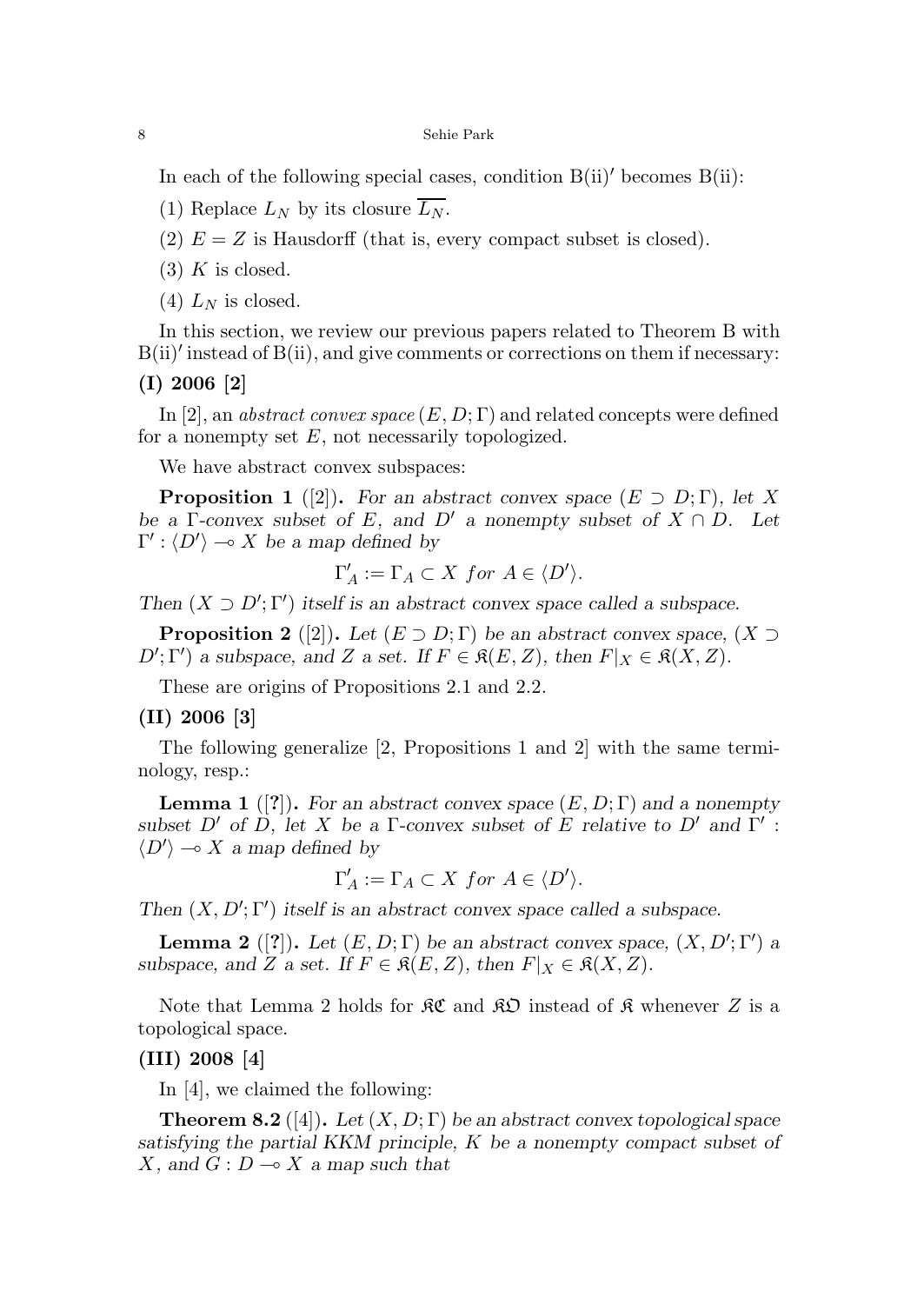$(8.2.1)$   $\bigcap_{z \in D} G(z) = \bigcap_{z \in D} G(z)$  [that is, G is transfer closed-valued];  $(8.2.2)$   $\overline{G}$  is a KKM map; and (8.2.3) either

(i)  $\bigcap \{G(z) \mid z \in M\} \subset K$  for some  $M \in \langle D \rangle$ ; or

(ii) for each  $N \in \langle D \rangle$ , there exists a compact Γ-convex subset  $L_N$  of X relative to some  $D' \subset D$  such that  $N \subset D'$  and

$$
L_N \cap \bigcap \{ \overline{G(z)} \mid z \in D' \} \subset K.
$$

Then  $K \cap \bigcap \{G(z) \mid z \in D\} \neq \emptyset$ .

This is the first result adopting condition  $B(ii)'$ . In the proof, we made incorrect statement that "since  $(X, D; \Gamma)$  is a KKM space, so is  $(L_N, D'; \Gamma').$ " Now Theorem B is a correct generalized form of the above statement.

### (IV) 2009 [5]

In [5], the following are obtained:

(1) Propositions 2.1 and 2.2 in this paper were given.

(2) Theorem A was given as [5, Proposition 2.7].

(3) Theorem B with the coercivity condition  $B(ii)'$  for a transfer closedvalued map  $G : D \multimap Z$  [4, Theorem 8.2] was introduced as [5, Theorem 2.9].

(4) Theorem C was proved as [5, Theorem 2.10] by applying Proposition 2.2.

### (V) 2010 [6]

In [6], an equivalent form of [4, Theorem 8.2] was introduced and not affected to other parts of [6].

## (VI) 2010 [7]

In [7], we need the following:

(1) The coercivity condition  $B(i)$ <sup>'</sup> in [7, Theorem 3] should be replaced by  $B(ii)$ .

(2) All X in Theorem 4 (p.1034) should be replaced by  $E$ .

#### (VII) 2011 [8]

In  $[8]$ , the coercivity condition  $B(ii)'$  or its equivalents appeared in Theorem 2.1, Corollary 2.1, Theorems 6.1, 6.2 and 6.3. They should be replaced by the condition B(ii) or corresponding equivalents.

This is caused by the incorrect statement that "since  $(E, D; \Gamma)$  satisfies the partial KKM principle, so does  $(L_N, D'; \Gamma')$ ; see [3, Lemma 2]" in the proof of [8, Theorem 2.1].

### (VIII) 2011 [9]

The paper [9] is based on the following with an incorrect proof: